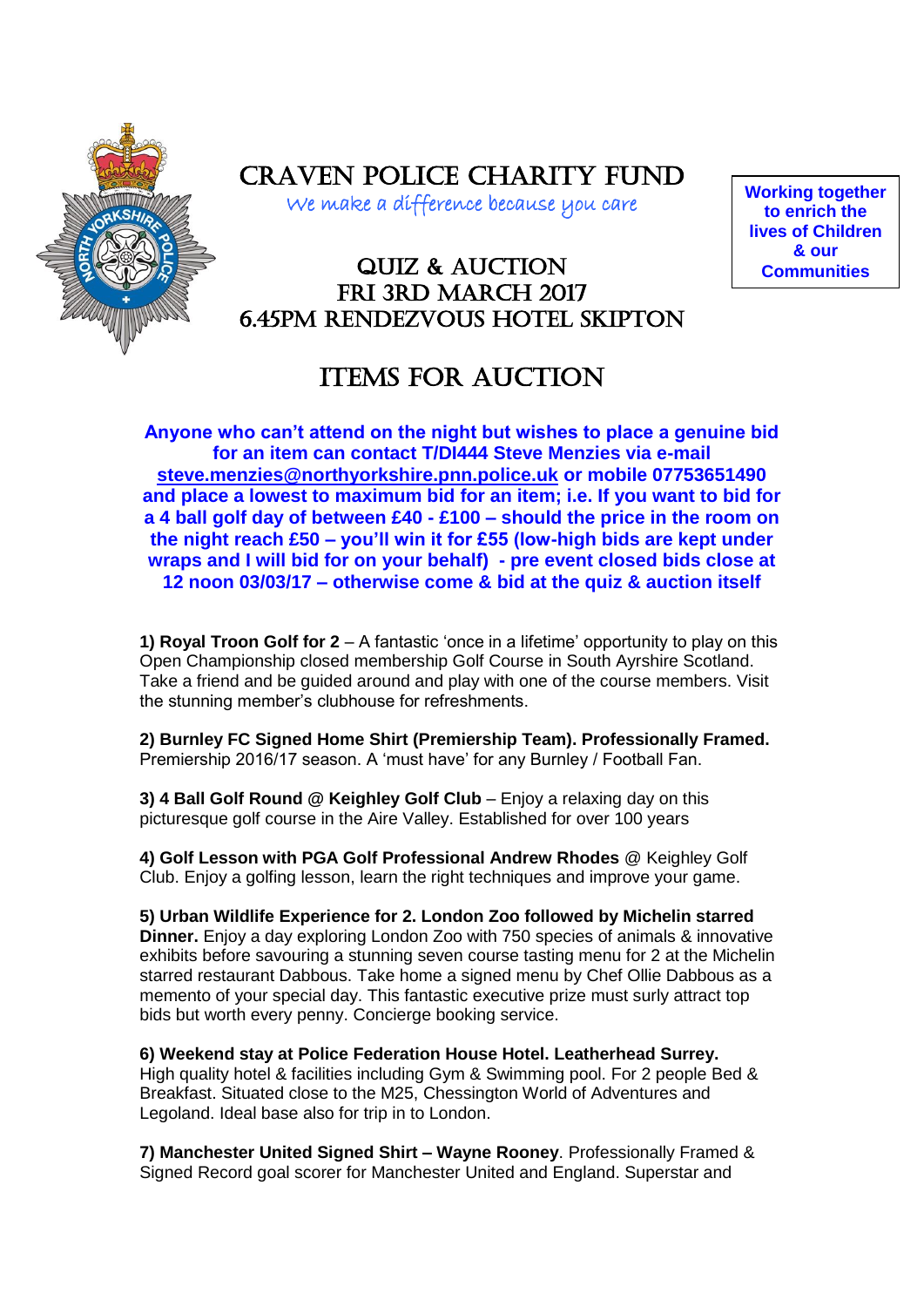Legend Wayne Rooney has signed a Manchester United Home Shirt for this fundraising event. \*inc Certificate of Certification\*

# **8) Burnley FC Signed Home Shirt (Matt Lowton) Professionally Framed.**

2016/17 season. Burnley Star Matt Lowton has signed this shirt which is professionally framed has been especially a 'must have' for any Burnley Fan

# **9) Burnley FC Signed Away Shirt (Matt Lowton) Professionally Framed.**

2016/17 season. Burnley Star Matt Lowton has signed this shirt which is professionally framed has been especially another 'must have' for any Burnley Fan.

**10) Burnley FC Signed Football from the 2015/2016 Promotion Team.** A piece of Burnley History.

#### **11) Burnley FC Signed Away Shirt (Scott Arfield) Professionally Framed.**

2013/14 season. Burnley Star Scott Arfield has signed this shirt which is professionally framed has been especially another 'must have' for any Burnley Fan.

**12) 2 Night Stay Glengorm Castle Isle of Mull.** Stay on a B&B basis at the stunning and historic Glengorm Castle on the Scottish Isle of Mull. This highly acclaimed 19<sup>th</sup> century residence offers tranquility and an escape from the hustle & bustle of life. Mingary or Laorin room. Subject to date availability

## **13) Weekend Film Club for 2. London Luxurious Cinema & Dining Experience**.

Relax in stunning leather armchairs in the boutique screening room of one of London's Firmdale Hotels. Either before or after you will enjoy brunch, lunch, dinner or afternoon tea in the hotel's restaurant. A wonderful way to enjoy a visit to the nation's capital.

Chose from Covent Garden, Charlotte Street or Soho boutique hotels. Concierge booking service.

**14) Talisker 10 year old Single Malt**. A Bottle of the Isle of Skye's most famous Single Malt presented in a lovely presentation tin.

#### **15) Naughty Night of Passion**: **Rendezvous Hotel Skipton.**

Sunday Dinner Bed & Breakfast (in best hotel suite) for two people. Relax in luxury, with access to the swimming pool, Jacuzzi, steam room and gym. Then enjoy a fantastic meal for two in the canal side restaurant followed by a 'relaxing' night in a luxury suite Subject of date availability

**16) Sony MDR ZX310 Headphones.** Powerful high quality white headphones ideal for MP3, IPOD Walkman or home easy listening.

**17) Holiday in France - Enjoy a fantastic B&B break** \*\*details to be confirmed so will be an exclusive auction bid on the night

**18) Burnley vs Manchester United Tickets.** 2x tickets (home section) for the Burnley vs Manchester United Saturday 26<sup>th</sup> April 2017 3pm. Enjoy the excitement of a Premier League game live at Turf Moor.

**19) Old White Bear Crosshills, Voucher £50.** Enjoy a lovely meal in this recently refurbished old pub and restaurant.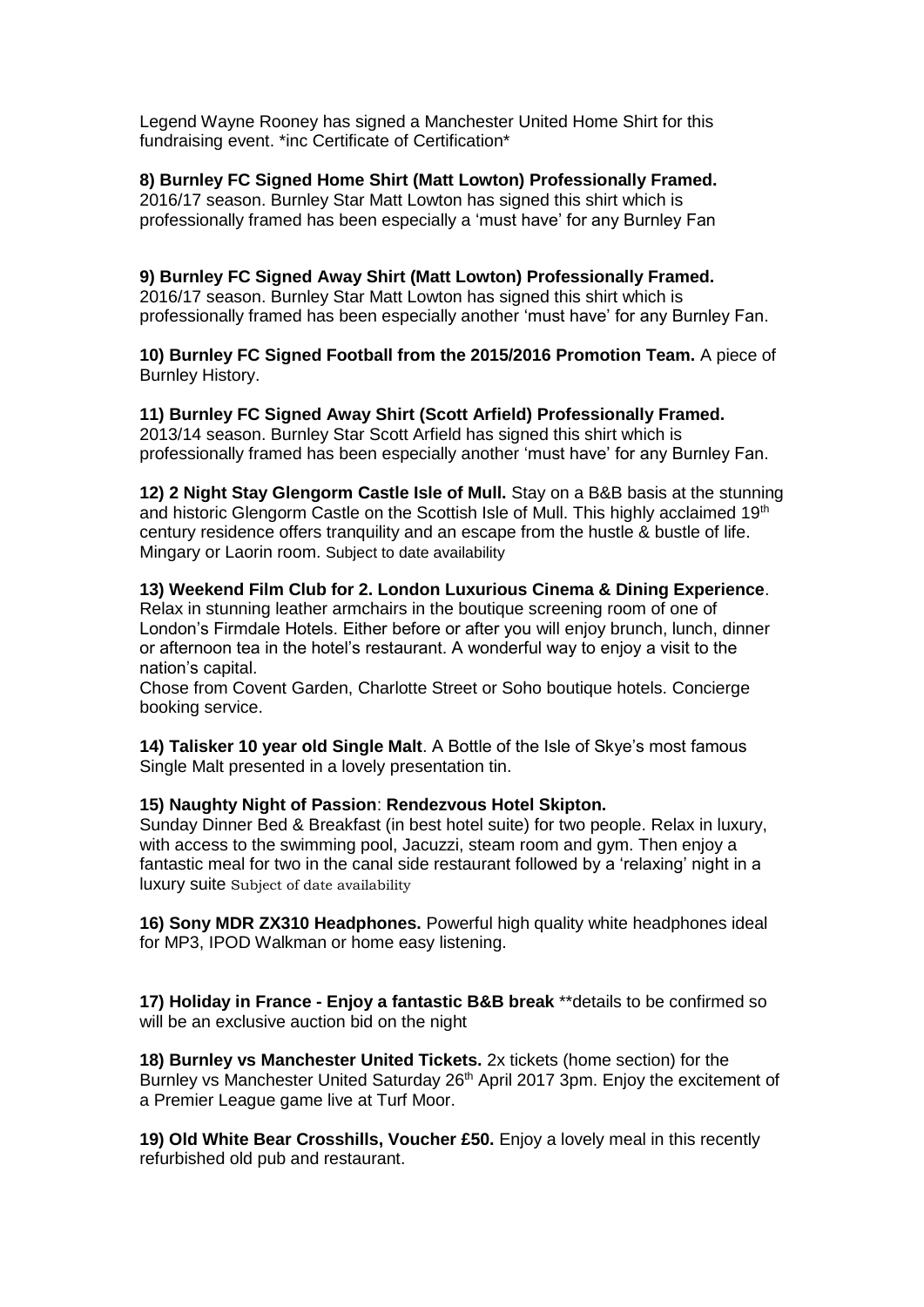**20) Leeds United Signed Shirt** Professionally framed. 2015 /2016 season. Ready to hang on a True White fan's wall. Treat yourself or that special person in your life.

**21) Wakefield Trinity Wildcats Signed Rugby League Shirt** Professionally framed. A Wakki fan's dream gift.

**22) Signed Castleford Tigers Rugby League Shirt** Professionally framed. A lovely gift or memento for a Tigers or Rugby League Fan

**23) Featherstone Rover Signed Rugby League Shirt** Professionally framed (includes 2x VIP tickets to a home game). A fantastic double offer for a VIP experience

**24) 4 Ball Golf Round @ Bracken Ghyll Golf Club Addingham** – With stunning views of the Wharfe Valley enjoy a day out with friends on this lovely golf course.

**25) Rangers FC Signed Home Shirt.** Premiership 2016/17 season. Shirt & framing donated by the Craven Police Charity Fund and signatures arranged by Rangers 1<sup>st</sup> teamer Josh Windass. A great personal trophy or gift. .

**26) Intuitions Hair & Beauty Therapy Harrogate.** Treat yourself and enjoy either a haircut or a Level 2 facial.

**27) Meal for 2 in The Swan Restaurant** at the lovely Rendezvous Hotel in Skipton (up to a value of £50) Canal side location for that romantic night – let's see who the romantics are! Get your bids in.

**28) Betty's Tearoom – Large Executive Hamper.** A wonderful selection of luxurious items from the famous Betty's of Harrogate

**29) Bolton Abbey Season Ticket.** Enjoy unlimited access to the relaxing and historic Bolton Abbey Estate for 12 months. Value £80.

**30) Luxury 2' Easter Egg.** For that extra special gift for a special person or chocoholic. This luxurious giant 2' Walker's Chocolate Easter Egg in a basket & expertly wrapped.

**31) Family Photoshoot & Framed Print.** Take yourselves, the kids and even the dog for a studio family photo shoot and then choose your favourite for a framed desk portrait. Location: Studios 32 Warner Street Accrington. Value £85

**32) Set 4 Dartington Crystal Wine Glasses.** A stylish set of 4 red wine glasses that will grace any table.

**33) Keighley & Worth Valley Railway. Adult Rail Tickets.** Enjoy the lovely surroundings of the Worth Valley with this fantastic steam train experience. 2x Adult Rover Tickets for unlimited travel on a day of your choice (excludes special events)

**34) A Table of 10 for any Cabaret Night -** Rendezvous Hotel Skipton – includes a 3 course meal, fantastic cabaret & disco. Forthcoming tribute nights include Pop Legends, Take That, The Bee Gees & ABBA. Special rates on an overnight stay available at the hotel.